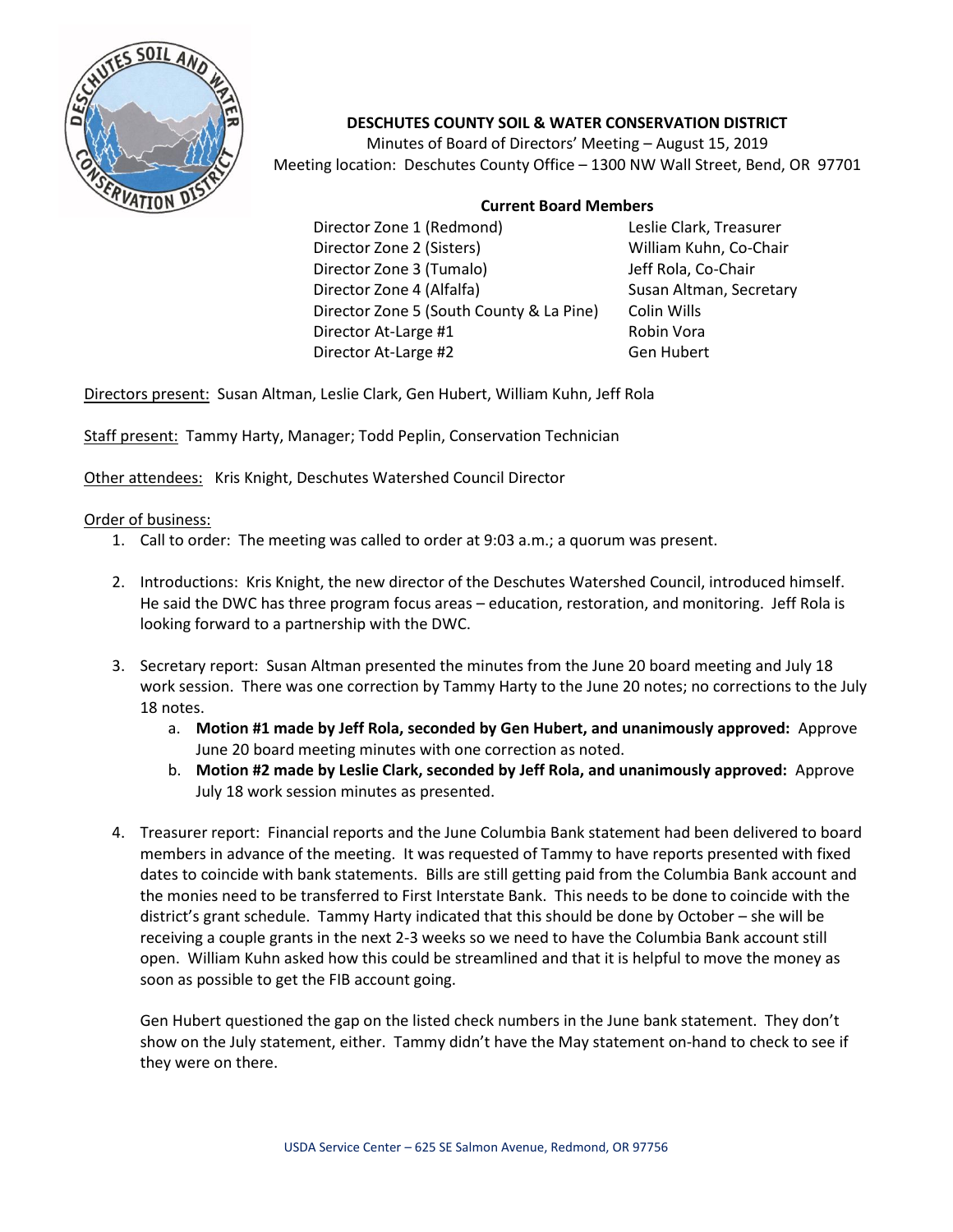Susan Altman had questions on the P&L statement regarding payroll which led to the question about Todd Peplin's employment status. Todd is considered a "limited duration" employee, so the district does pay payroll taxes for him. He is not a "contractor" – he doesn't do work for others or pay his own payroll taxes.

The board needs to give Tammy Harty authority to set up online banking with First Interstate Bank and also to apply for a credit card from FIB.

- a. **Motion #3 made by Leslie Clark, seconded by Susan Altman to approve a resolution granting Tammy Harty the authority to access online banking and apply for a district credit card with First Interstate Bank.** There was discussion about the credit card and setting daily or monthly limits and developing credit card policies. Jeff Rola is going to check with the bank on policy for public agencies. William Kuhn says the policy should tie in with the budget and available funds. Susan Altman suggested setting a monthly limit versus daily limit and also setting alerts for the credit card to be delivered to either a co-chair or the treasurer to alert when a charge is made. Leslie Clark will share the COID credit card policy with the board. Result: **No vote.**
- b. **Resolution #1: Introduced by Leslie Clark, seconded by Susan Altman, and unanimously approved:** Approve Tammy Harty to set up online banking with First Interstate Bank.
- c. **Motion #4 made by Leslie Clark, seconded by Jeff Rola, and unanimously approved:** Receive the treasurer's report.
- 5. Staff updates: Todd Peplin spent all month on the NRCS grant and getting EQIP plans together.

Todd Peplin mentioned a landowner project he's working on at the confluence of Indian Ford and Whychus Creek. The new owner of the property is doing a land management plan with the county in order to get a permit to build a new house (the old house has been demolished). There was a manure issue with the old owner and that has been fixed. This property ties in a few opportunities – manure exchange, riparian plan, watershed plan, and a conservation plan. William Kuhn asked where all the money comes from for these projects; Todd indicated the ODA as it ties in to Whychus Creek.

Todd said the fair was a big success and he's seen a big increase conservation plan interest. Pat Jones is a volunteer who has been working on brochures and also going through the district's history so we can tell the Deschutes SWCD story.

Todd talked about the Central Oregon Cohesive Strategy Initiative which is a stakeholder's engagement grant from OWEB to engage landowners in South County to improve forest lands, increase wildlife habitat. Eventually there will be designated EQIP funds to become a Joint Chiefs Initiative. Tammy said this will be the first time writing a stakeholders' grant. Jeff asked the size of the grant. Todd said there is no maximum limit for a stakeholders' grant; there will be lots of in-kind funding and he'll be working on this for the budget. This will be capacity-building and could use a FTE for the next 2-3 years.

Todd is working with Libby Stahancyk on a proposal for sage grouse out by Hampton Butte. The money for this will come from Taylor Grazing Act funds and the money will go toward materials for a fencing project at Pine Mountain Ranch. The landowner pays for labor.

Tammy Harty said there has been an increase in paperwork and reports required for funding requests. We don't get more money to cover this increase in administrative work. We are second on the list to get paid by the ODA for the new biennium. The district has approximately 60 hours in the "other"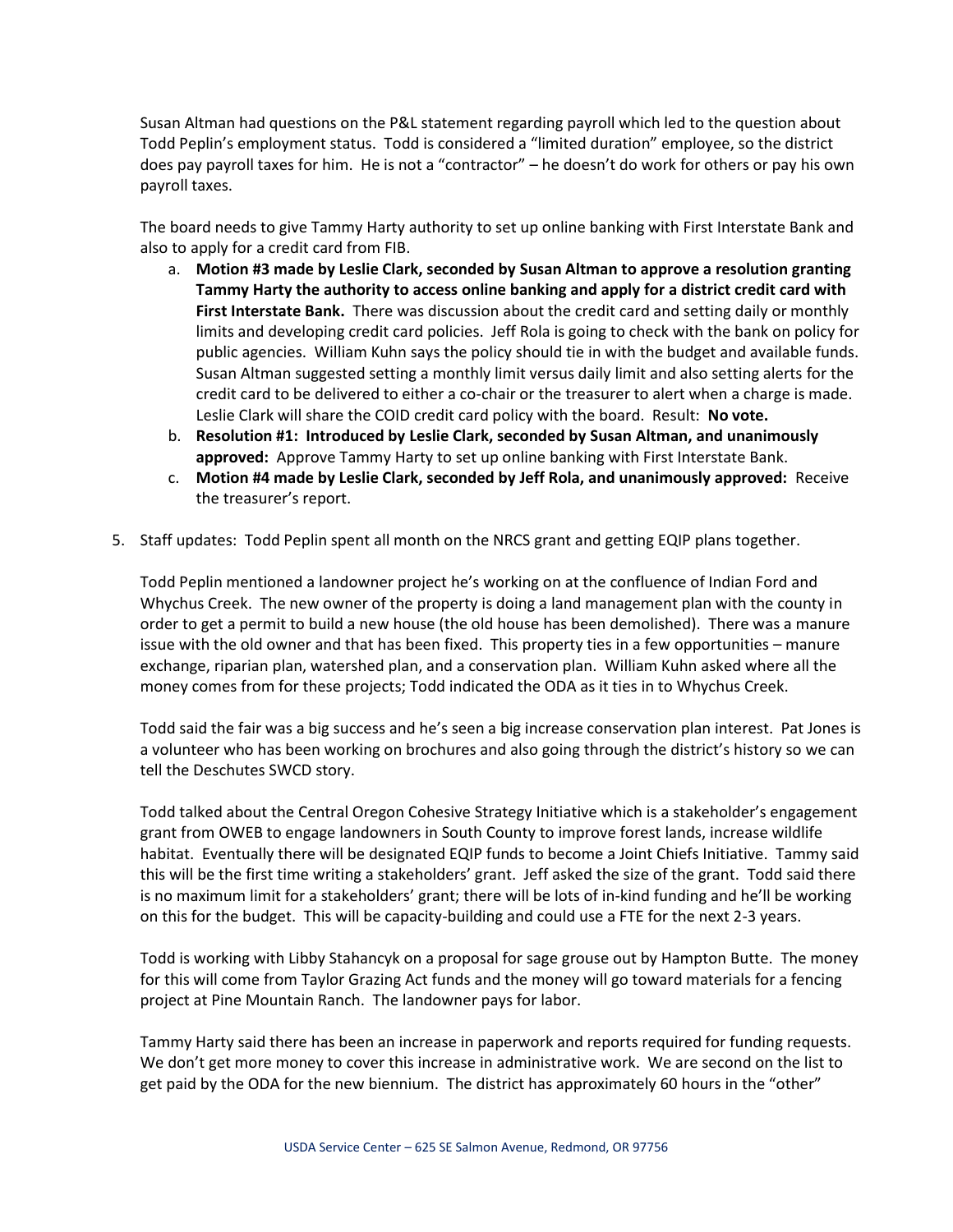category (Task #7 in the Scope of Work) – how do we want to spend those hours? Tammy will be looking for direction on that.

6. Priority Business:

The contract with Winkel CPA for the financial review was presented; he came recommended by other SWCDs and also COID.

a. **Motion #5 made by Leslie Clark, seconded by Susan Altman, and unanimously approved:** Approve the Winkel CPA contract with one amendment to read "If **any** additional time is necessary, we will discuss it with you and arrive at a new fee estimate before we incur the additional costs."

Todd Peplin's employment status was discussed. Currently he is a "limited duration" employee and Tammy would like to move him to regular employee status. Jeff Rola said we need a job description and to follow a process. Tammy said the job description is what he is currently doing and passed it around. Tammy said that SDAO said the district can move forward without posting the job publicly since we have a qualified candidate. Jeff Rola is concerned that even though we are not required to post it, that doesn't make it a good idea not to post it. Susan Altman asked who does the recruiting and where do the funds come from? Tammy said out of the administrative budget and she does the recruiting. Gen Hubert thinks the board should not make any decisions without Colin Wills and Robin Vora present. William Kuhn indicated that we need to consider that someone needs to do the work between now and when this regular employee position is filled. Tammy said his contract has ended and she can extend the contract on her authority. Susan Altman, Gen Hubert, and Leslie Clark would like to see a breakdown of the payment since he's been here and projected costs with benefits for when he is hired as a regular employee. Leslie thinks we should extend his contract to give us time to look at numbers and vote next month. William asked if we should advertise the job and Leslie said we could advertise it internally and if no applicants then advertise publicly. The board will further discuss at the September meeting. Change the job description to include a pay range and benefit package. Tammy will distribute a revised job description.

- b. **Motion #6 made by Jeff Rola, seconded by Gen Hubert, and unanimously approved:** Extend Todd Peplin's contract to October 1, 2019; consider regular employee status at the next board meeting; receive a detailed breakdown of current and projected costs by September 3, 2019.
- 7. Other business:
	- a. Workshop discussion: discussed outreach to each zone/neighborhood to discuss what the district is doing, help available, extension updates, and agency presentations.
	- b. Grant applications: does the board want copies? Leslie Clark would like to see awarded contracts. Gen Hubert would like to see what grants were awarded and what money is coming from where. Tammy Harty will send grant agreements.
	- c. Personnel manual: the board will review and submit suggestions by September 1.
- 8. Agency reports: None.
- 9. Directors' reports:

Gen: No report.

Susan: Applied for the Wildfire Mitigation Advisory Committee with the county. Leslie: Continuing to consider partnership opportunities.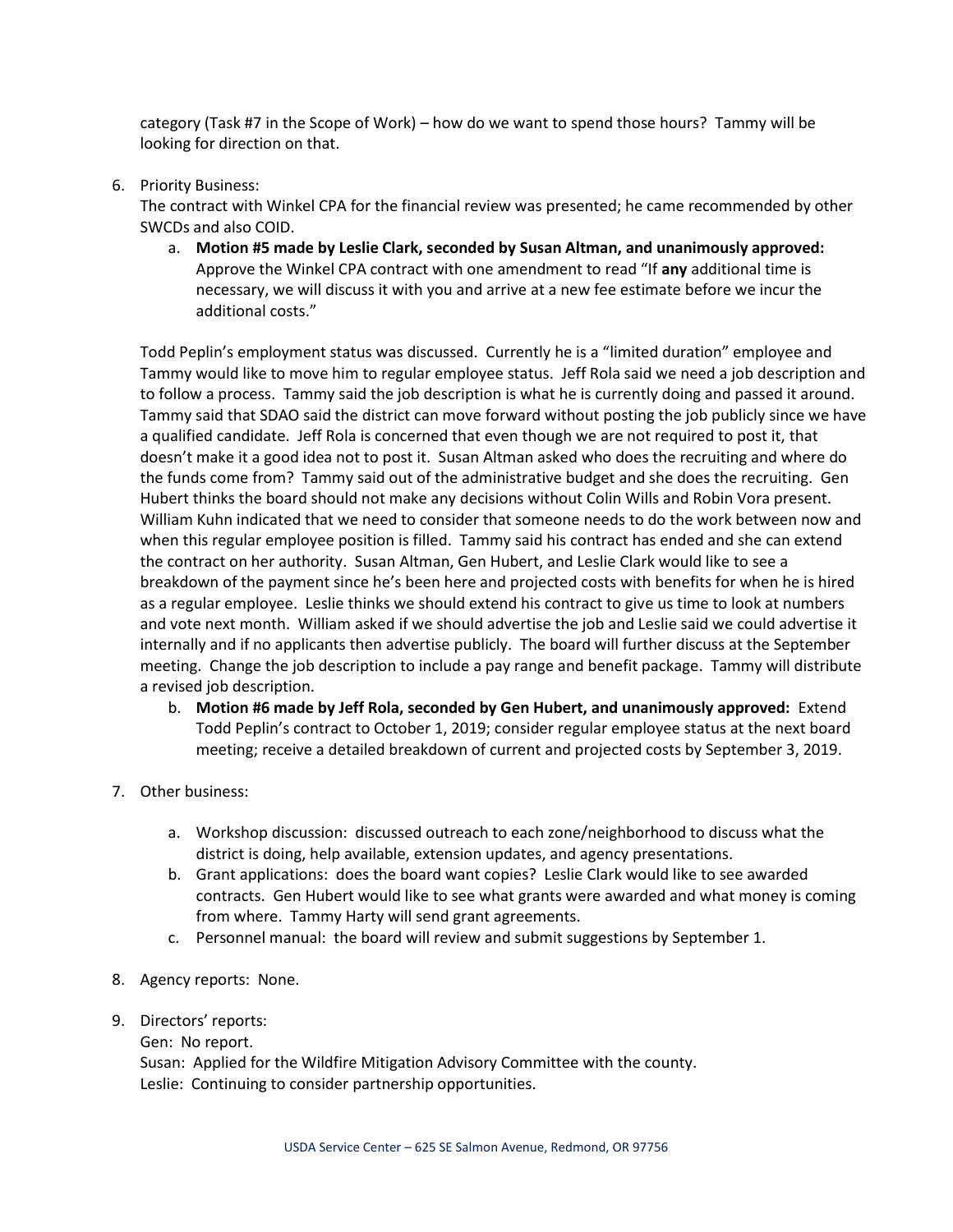Jeff: Met with Todd's volunteer; will review five-year history of board actions. Working on developing partnerships.

William: Did Mariposa Lily count and reported to OSU. Participating in over/under-passes for wildlife mitigation.

10. Public comment: None.

Having no further business, the meeting was adjourned at 11:57 a.m.

The next board meeting is September 19<sup>th</sup> at the Deschutes County office at 1300 NW Wall Street in Bend.

Susan Altman

Susan Altman, Secretary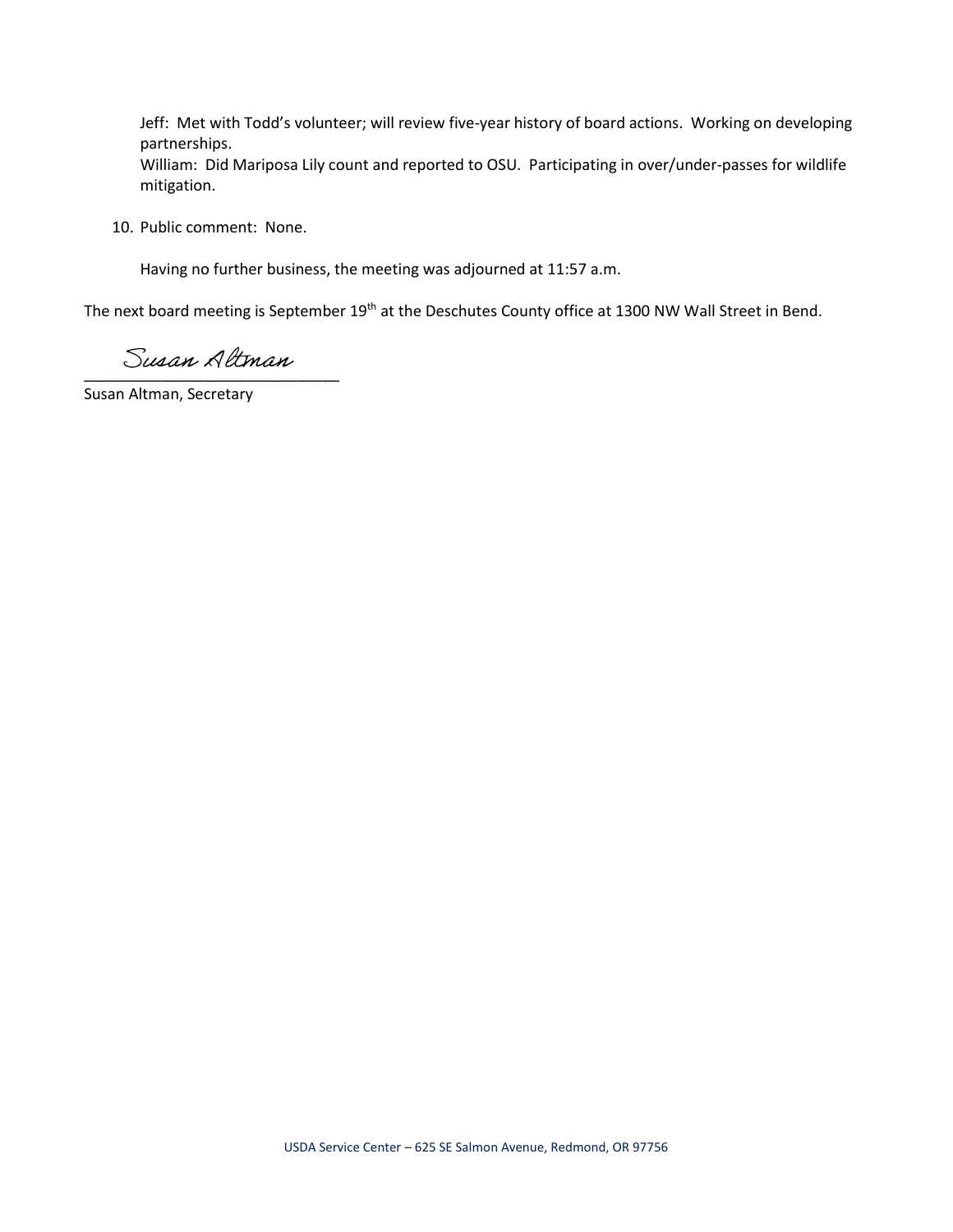

**Addendum: Motions of the Board of Directors' Meeting August 15, 2019**

| Motions made:                                                                                                                                                                                                                                                           | Vote result          |
|-------------------------------------------------------------------------------------------------------------------------------------------------------------------------------------------------------------------------------------------------------------------------|----------------------|
| Motion #1 made by Jeff Rola, seconded by Gen Hubert:<br>Approve June 20 board meeting minutes with one correction as noted.                                                                                                                                             | Unanimously approved |
| Motion #2 made by Leslie Clark, seconded by Jeff Rola:<br>Approve July 18 work session minutes as presented.                                                                                                                                                            | Unanimously approved |
| Motion #3 made by Leslie Clark, seconded by Susan Altman:<br>To approve a resolution granting Tammy Harty the authority to access online<br>banking and apply for a district credit card with First Interstate Bank.                                                    | No vote              |
| Motion #4 made by Leslie Clark, seconded by Jeff Rola:<br>Receive the treasurer's report.                                                                                                                                                                               | Unanimously approved |
| Motion #5 made by Leslie Clark, seconded by Susan Altman:<br>Approve the Winkel CPA contract with one amendment to read "If any additional<br>time is necessary, we will discuss it with you and arrive at a new fee estimate<br>before we incur the additional costs." | Unanimously approved |
| Motion #6 made by Jeff Rola, seconded by Gen Hubert:<br>Extend Todd Peplin's contract to October 1, 2019; consider regular employee<br>status at the next board meeting; receive a detailed breakdown of current and<br>projected costs by September 3, 2019.           | Unanimously approved |